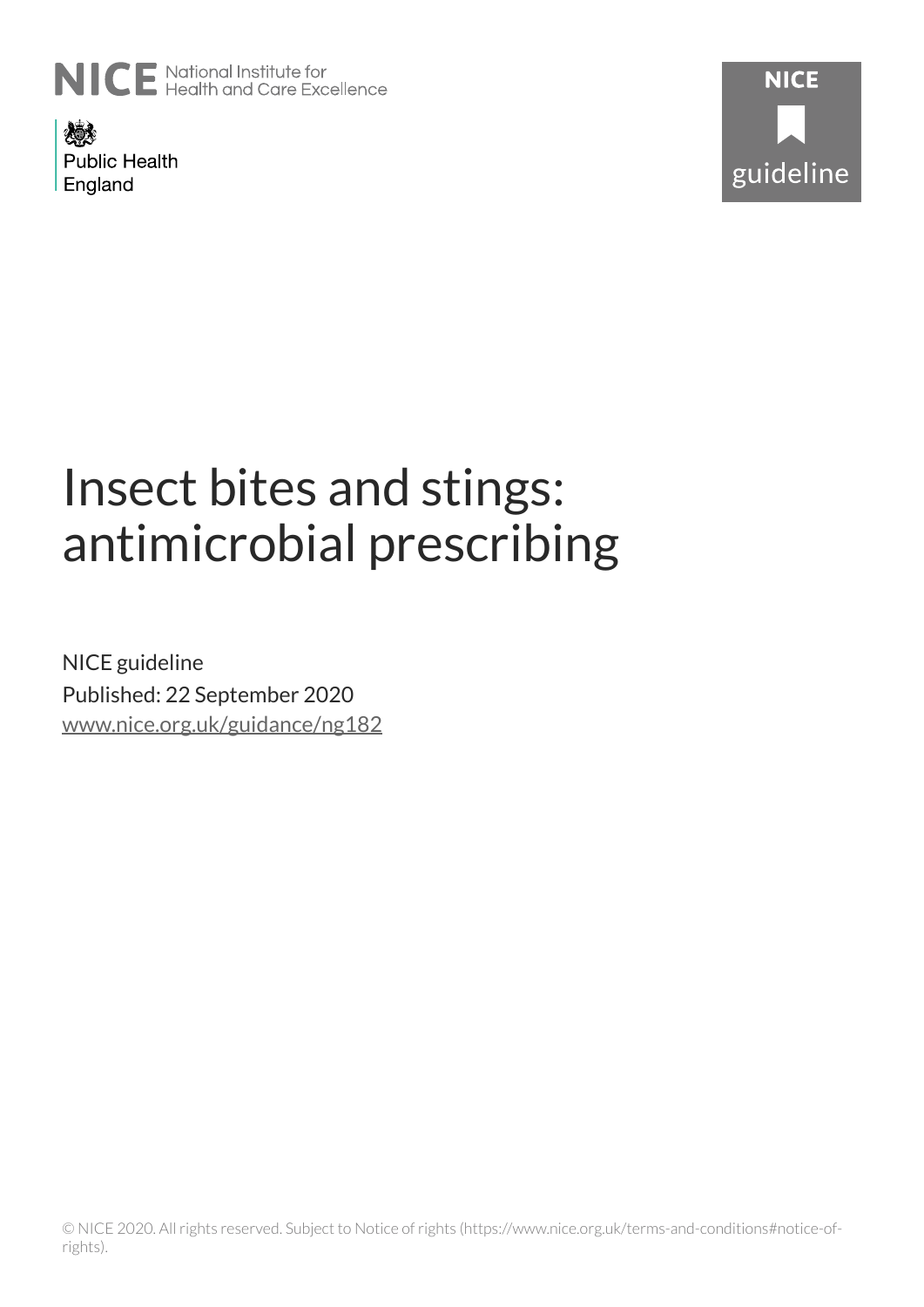## Your responsibility

The recommendations in this guideline represent the view of NICE, arrived at after careful consideration of the evidence available. When exercising their judgement, professionals and practitioners are expected to take this guideline fully into account, alongside the individual needs, preferences and values of their patients or the people using their service. It is not mandatory to apply the recommendations, and the guideline does not override the responsibility to make decisions appropriate to the circumstances of the individual, in consultation with them and their families and carers or guardian.

Local commissioners and providers of healthcare have a responsibility to enable the guideline to be applied when individual professionals and people using services wish to use it. They should do so in the context of local and national priorities for funding and developing services, and in light of their duties to have due regard to the need to eliminate unlawful discrimination, to advance equality of opportunity and to reduce health inequalities. Nothing in this guideline should be interpreted in a way that would be inconsistent with complying with those duties.

Commissioners and providers have a responsibility to promote an environmentally sustainable health and care system and should [assess and reduce the environmental impact of implementing](https://www.nice.org.uk/about/who-we-are/sustainability)  [NICE recommendations](https://www.nice.org.uk/about/who-we-are/sustainability) wherever possible.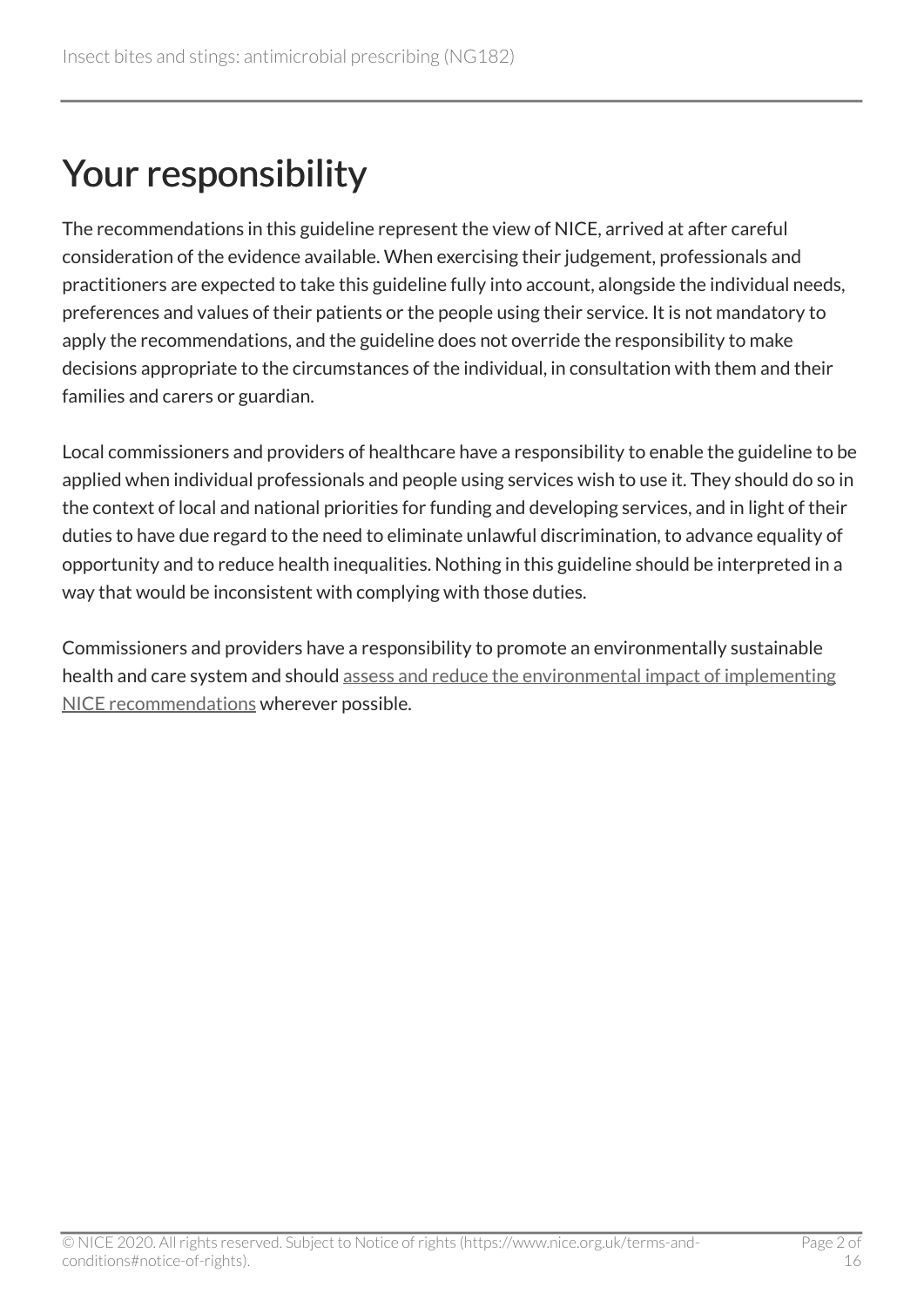## **Contents**

| $\overline{4}$ |
|----------------|
| $\overline{4}$ |
| 5              |
| 5              |
| $\overline{7}$ |
| 9              |
| 9              |
| 9              |
| 10             |
| 12             |
| 13             |
| 13             |
| 14             |
| 15             |
| 15             |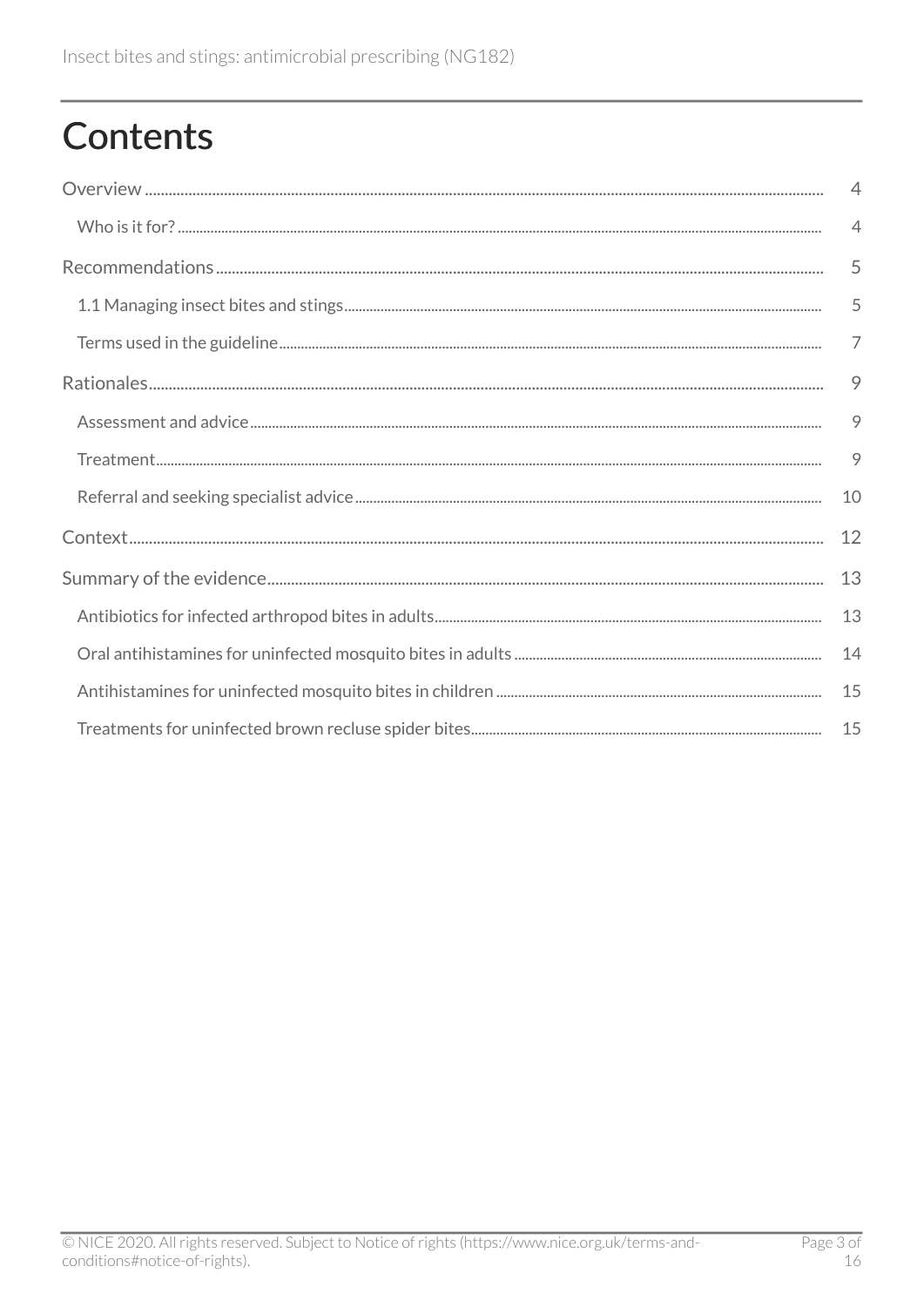## <span id="page-3-0"></span>**Overview**

This guideline sets out an antimicrobial prescribing strategy for insect and spider bites and stings in adults, young people and children aged 72 hours and over, including those that occurred while travelling outside the UK. It aims to limit antibiotic use and reduce antibiotic resistance.

See a [1-page visual summary of the recommendations](https://www.nice.org.uk/guidance/ng182/resources/visual-summary-pdf-8840058733).

The recommendations in this guideline were developed before the COVID-19 pandemic.

For treating infections associated with other bites and stings, see our [webpage on bites and stings](https://www.nice.org.uk/guidance/conditions-and-diseases/infections/bites-and-stings). We have also produced [NICE guidelines on cellulitis and erysipelas,](https://www.nice.org.uk/guidance/ng141) and [antimicrobial stewardship:](https://www.nice.org.uk/guidance/ng15) [systems and processes for effective antimicrobial medicine use.](https://www.nice.org.uk/guidance/ng15)

### <span id="page-3-1"></span>Who is it for?

- Healthcare professionals
- People with insect bites and stings, their families and carers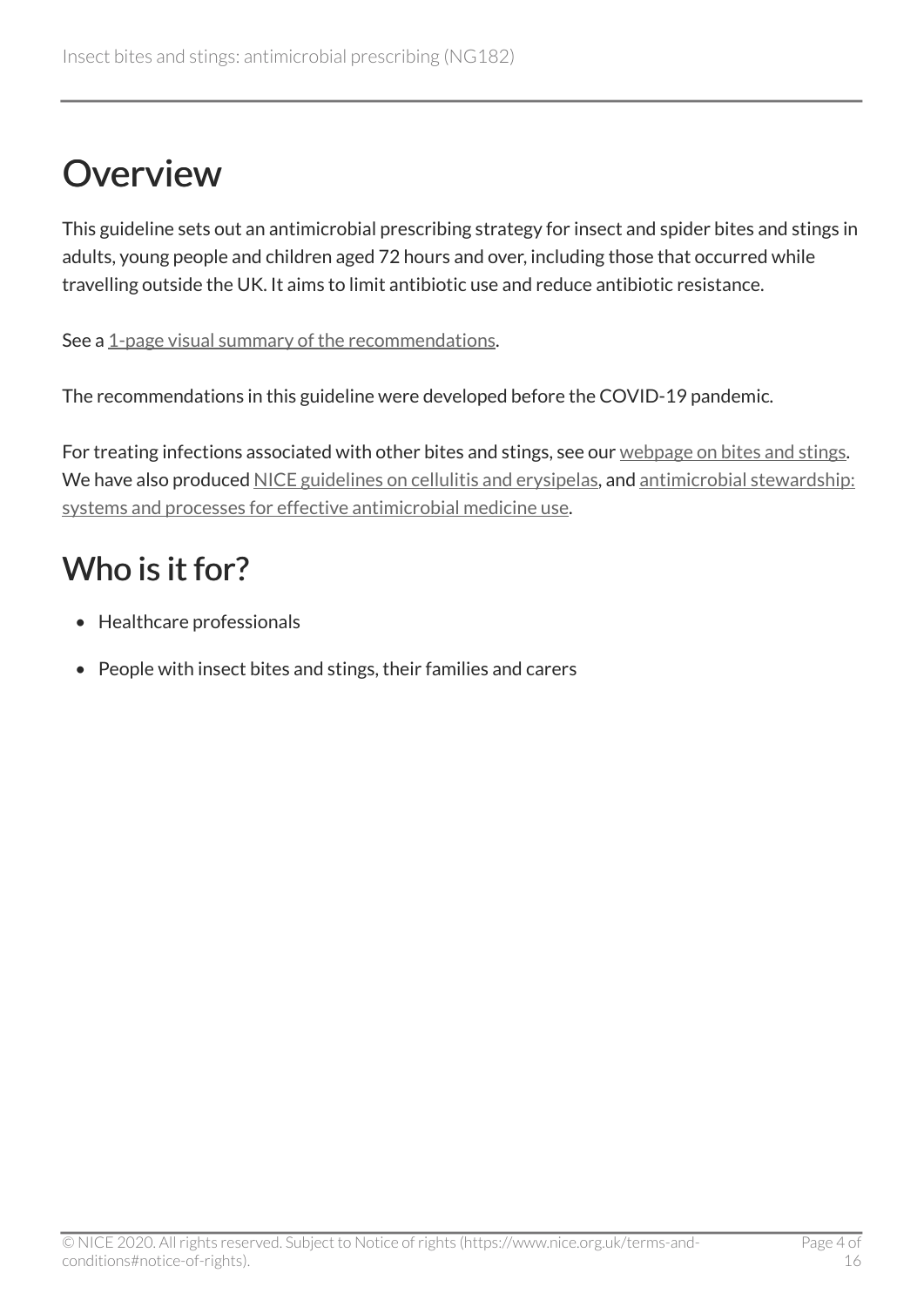## <span id="page-4-0"></span>Recommendations

### <span id="page-4-1"></span>1.1 Managing insect bites and stings

#### <span id="page-4-2"></span>Assessment and advice

- 1.1.1 Be aware that:
	- a rapid-onset skin reaction from an insect bite or sting is likely to be an inflammatory or allergic reaction, rather than an infection
	- most [insect bites or stings](#page-7-0) will not need antibiotics.
- 1.1.2 Assess the type and severity of the insect bite or stings to identify:
	- a local inflammatory or allergic skin reaction
	- [erythema migrans](#page-7-1) (bullseye rash), a sign of Lyme disease (see the [NICE guideline on](https://www.nice.org.uk/guidance/ng95) [Lyme disease\)](https://www.nice.org.uk/guidance/ng95)
	- symptoms or signs of an infection
	- a systemic reaction (see the [recommendations on referral and seeking specialist](#page-6-1)  [advice](#page-6-1)).
- 1.1.3 Advise people with an insect bite or sting that:
	- a community pharmacist can advise about self-care treatments
	- skin redness and itching are common and may last for up to 10 days
	- it is unlikely that the skin will become infected
	- avoiding scratching may reduce inflammation and the risk of infection
	- they should seek medical help if symptoms worsen rapidly or significantly at any time, or they become systemically unwell.
- 1.1.4 For people with a known or suspected tick bite, follow the [NICE guideline on](https://www.nice.org.uk/guidance/ng95) [Lyme disease](https://www.nice.org.uk/guidance/ng95).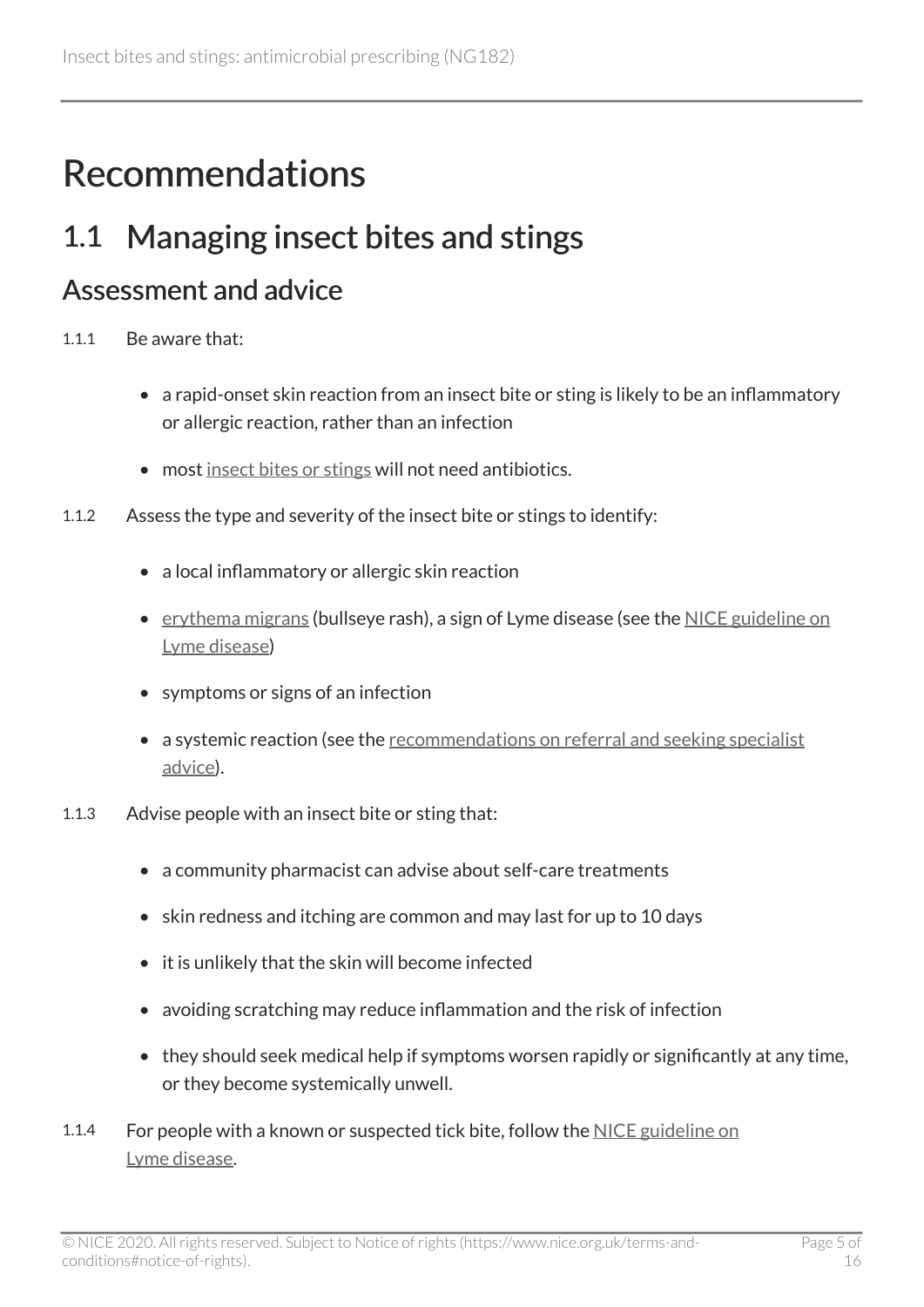For a short explanation of why the committee made these recommendations, see the [rationale](#page-8-1) [section on assessment and advice](#page-8-1).

For more details, see the [evidence review](https://www.nice.org.uk/guidance/ng182/evidence/evidence-review-pdf-8840056141).

#### <span id="page-5-0"></span>Treating a local inflammatory or allergic skin reaction

- 1.1.5 Do not offer an antibiotic for an insect bite or sting in people who do not have symptoms or signs of an infection.
- 1.1.6 Be aware that people may wish to consider oral antihistamines (in people aged over 1 year) to help relieve itching, even though there is uncertainty about their effectiveness in managing insect bites or stings. Some antihistamines cause sedation, which may help at night.

### Treating an infected insect bite or sting

1.1.7 For people with an insect bite or sting who have symptoms or signs of an infection, see the [recommendations on choice of antibiotic in the NICE guideline](https://www.nice.org.uk/guidance/ng141/chapter/Recommendations#choice-of-antibiotic) [on cellulitis and erysipelas](https://www.nice.org.uk/guidance/ng141/chapter/Recommendations#choice-of-antibiotic).

For a short explanation of why the committee made these recommendations, see the [rationale](#page-8-2) [section on treatment](#page-8-2).

For more details, see the [summary of the evidence](#page-12-0).

#### Reassessment

- 1.1.8 Reassess people with an insect bite or sting if:
	- symptoms or signs of an infection develop (see the [NICE guideline on cellulitis and](https://www.nice.org.uk/guidance/ng141) [erysipelas](https://www.nice.org.uk/guidance/ng141))
	- their condition worsens rapidly or significantly, or they become systemically unwell
	- they have severe pain out of proportion to the wound, which may indicate the presence of toxin-producing bacteria.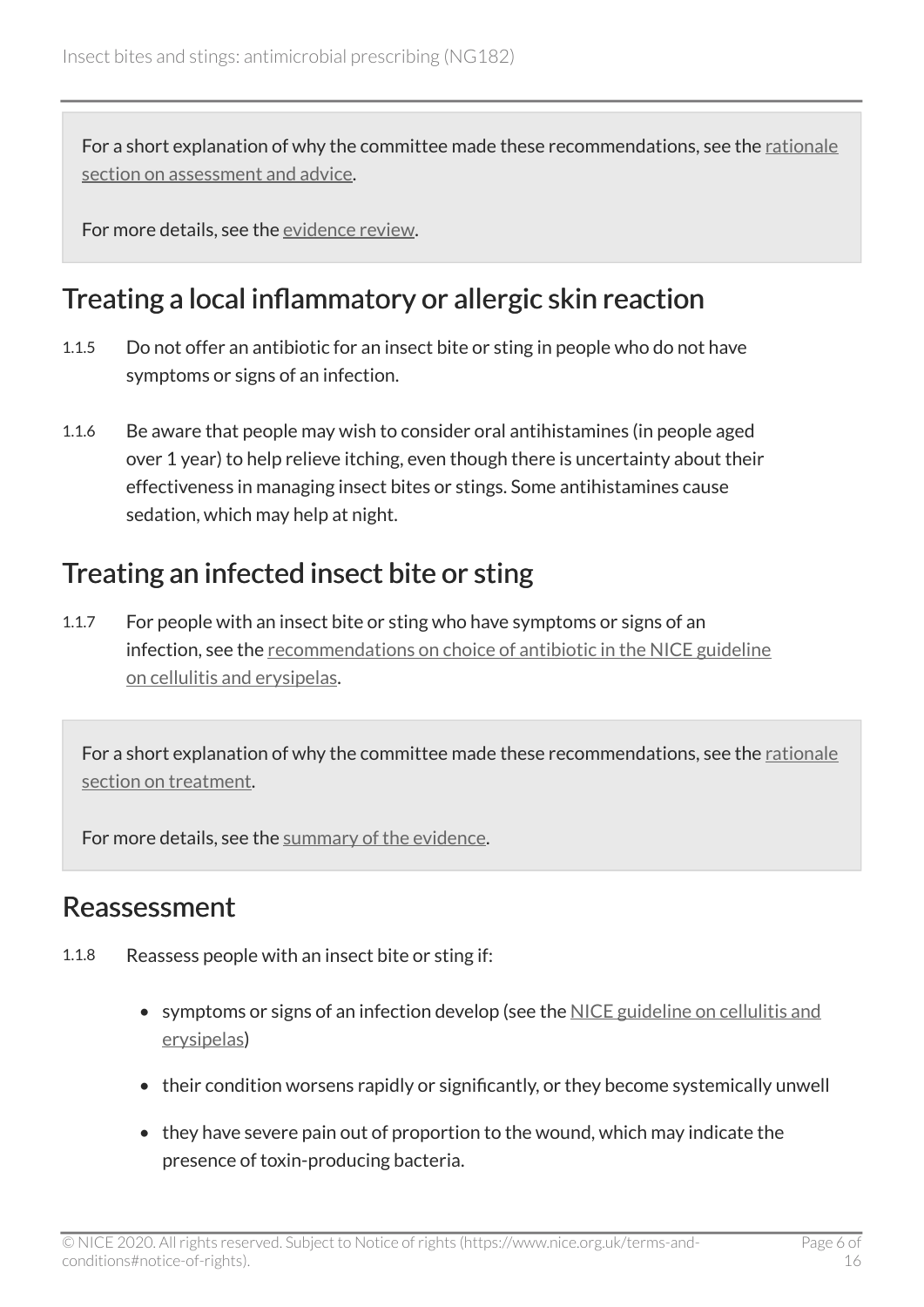1.1.9 When reassessing people with an insect bite or sting, take account of other possible diagnoses such as Lyme disease (see the [NICE guideline on Lyme](https://www.nice.org.uk/guidance/ng95)  [disease](https://www.nice.org.uk/guidance/ng95)).

#### <span id="page-6-1"></span>Referral and seeking specialist advice

- 1.1.10 Refer people with an insect bite or sting to hospital if they have symptoms or signs suggesting a more serious illness or condition, such as a systemic allergic reaction (see the [NICE guideline on anaphylaxis\)](https://www.nice.org.uk/guidance/cg134).
- 1.1.11 Consider referral or seeking specialist advice for people with an insect bite or sting if:
	- they are systemically unwell
	- they are severely immunocompromised, and have symptoms or signs of an infection
	- they have had a previous systemic allergic reaction to the same type of bite or sting
	- it is in the mouth or throat, or around the eyes
	- it has been caused by an unusual or exotic insect
	- they have fever or persisting lesions associated with a bite or sting that occurred while travelling outside the UK.

For a short explanation of why the committee made these recommendations, see the [rationale](#page-9-0) [section on referral and seeking specialist advice](#page-9-0).

For more details, see the [evidence review](https://www.nice.org.uk/guidance/ng182/evidence/evidence-review-pdf-8840056141).

### <span id="page-6-0"></span>Terms used in the guideline

### Cellulitis and erysipelas

Infections of the tissues under the skin (subcutaneous), which usually result from a contaminated break in the skin. Both conditions are characterised by acute localised inflammation and oedema. The lesions are more superficial in erysipelas and have a well-defined, raised margin.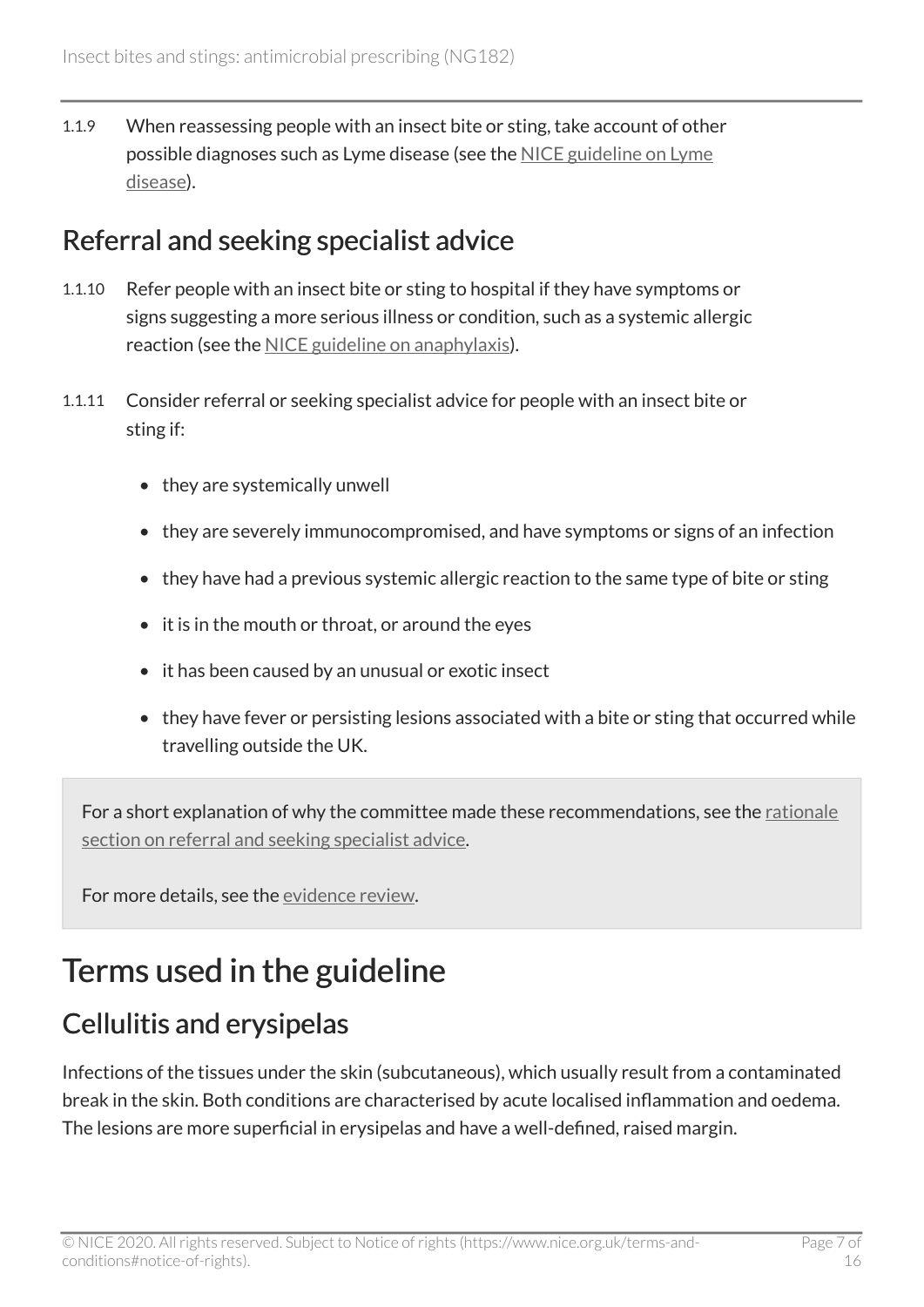### <span id="page-7-1"></span>Erythema migrans

Erythema migrans is an expanding rash often seen in the early stage of Lyme disease, and can also (but less commonly) be caused by southern tick-associated rash illness. It usually becomes visible from 1 to 4 weeks (but can appear from 3 days to 3 months) after a tick bite and lasts for several weeks.

### <span id="page-7-0"></span>Insect bite or sting

For the purpose of this guideline, 'insect bites' also includes bites from spiders and ticks. Insects may bite with their mouthparts when feeding or defending themselves. Stings come from bees, wasps and hornets and are used only for defence.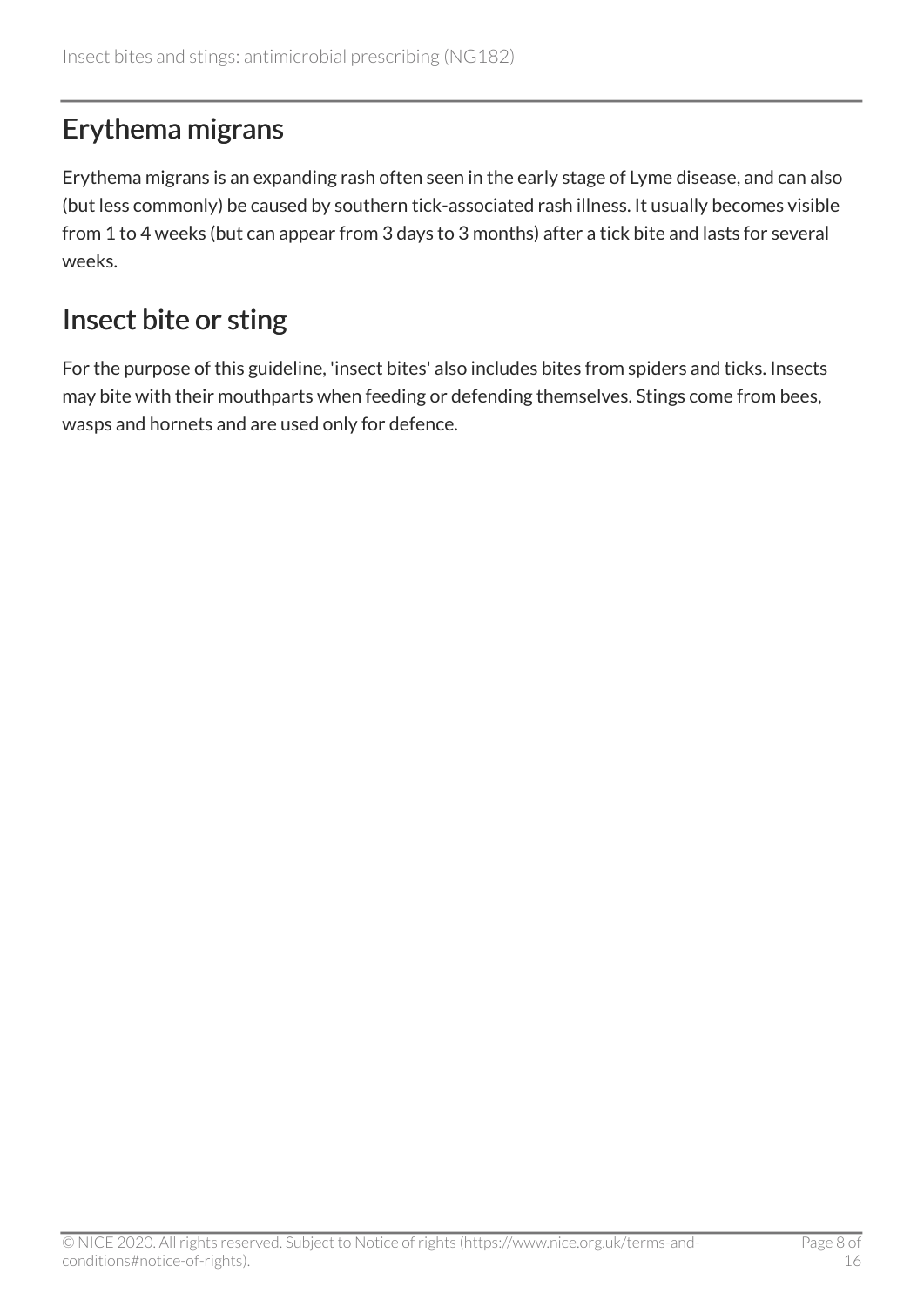## <span id="page-8-0"></span>Rationales

The recommendations in this guideline are based on the evidence identified and the experience of the committee.

### <span id="page-8-1"></span>Assessment and advice

#### Why the committee made the recommendations

[Recommendations 1.1.1 to 1.1.4](#page-4-2) 

Most insect bites and stings can be treated at home with simple first aid, with advice from a community pharmacist. Prescribers are unlikely to be involved even when, rarely, symptoms may last for up to 10 days. This is because secondary bacterial infection is rare. The committee agreed that, usually, knowing what caused the bite or sting is unlikely to change how it is treated.

The committee also noted that redness, itchiness, or pain and swelling after an insect bite or sting is much more likely to be an inflammatory or allergic reaction rather than an infection, especially when there is a rapid onset. They recognised that inflammation after an insect bite or sting may appear like an infection but does not mean that antibiotics are needed. The committee noted that the extent of redness from an insect bite or sting may be less visible on darker skin tones, and healthcare professionals should take this into account when assessing insect bites.

The committee agreed that it was important to prompt people to think about whether the bite may be a tick bite, and to check whether erythema migrans is present. This is so that a known or suspected tick bite can be managed appropriately in line with the [NICE guideline on Lyme disease](https://www.nice.org.uk/guidance/ng95).

[Return to the recommendations](#page-4-1)

### <span id="page-8-2"></span>**Treatment**

### Why the committee made the recommendations

[Recommendations 1.1.5 to 1.1.7](#page-5-0) 

Although biting insects can carry bacteria on their mouthparts, most infected bites are likely to be secondary bacterial infections that arise from scratching the bite lesion. Symptoms and signs of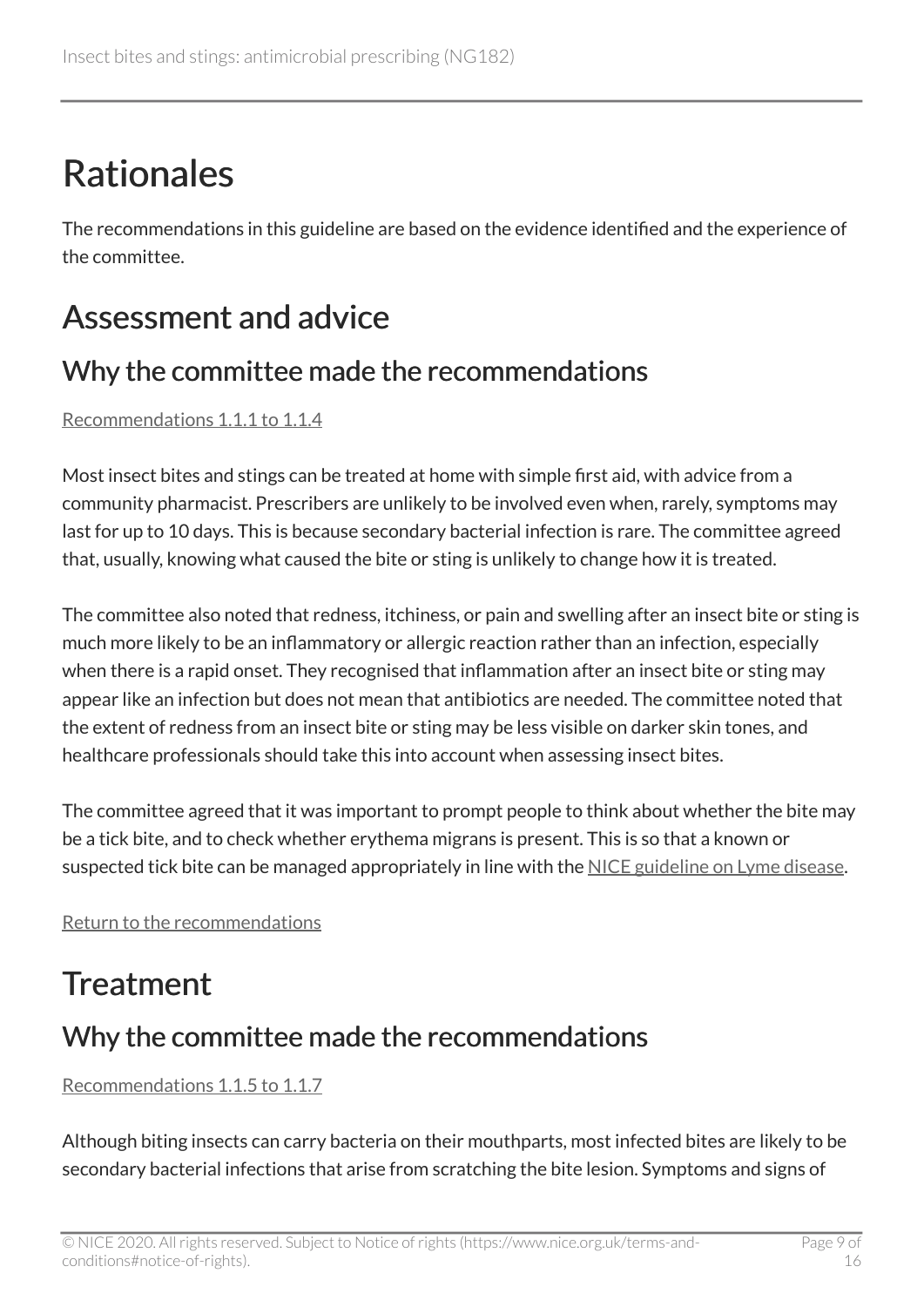infection most likely indicate cellulitis and should be treated with antibiotics in line with the [NICE](https://www.nice.org.uk/guidance/ng141) [guideline on cellulitis and erysipelas](https://www.nice.org.uk/guidance/ng141).

There is limited evidence with high uncertainty for the use of oral antihistamines in reducing lesion size and itchiness from mosquito bites. However, based on their experience, the committee agreed that oral antihistamines may help to relieve itching. Although the included study of oral antihistamines compared with placebo included only children who were aged 2 years and over, the committee acknowledged that oral antihistamines are also an option for adults and children under 2 years. Not all antihistamines are licensed for treating insect bites and stings, and not all antihistamines are licensed in young children. The committee also discussed the use of sedating antihistamines in children, noting that the **BNF** for children states: 'sedating antihistamines are occasionally useful when insomnia is associated with urticaria and pruritus'.

No evidence was found for other self-care treatments that are often used in practice (such as topical corticosteroids, topical antihistamines and analgesics). However, studies published before the year 2000 that compared these treatments were not included in the literature search. Given the range of potential self-care treatments and differences in licensed indications, the committee concluded that a community pharmacist is ideally placed to advise people about managing an insect bite or sting at home.

For more detail, see the [summary of the evidence on oral antihistamines for uninfected mosquito](#page-13-0) [bites in adults](#page-13-0) and [antihistamines for uninfected mosquito bites in children](#page-14-0).

[Return to the recommendations](#page-5-0)

### <span id="page-9-0"></span>Referral and seeking specialist advice

### Why the committee made the recommendations

[Recommendations 1.1.10 to 1.1.11](#page-6-1) 

Insect bites and stings are the second most common cause of serious allergic reactions, so the committee agreed that people with symptoms or signs of a serious allergic reaction should be referred for urgent care.

It is also important to consider referral or seeking specialist advice in the following situations: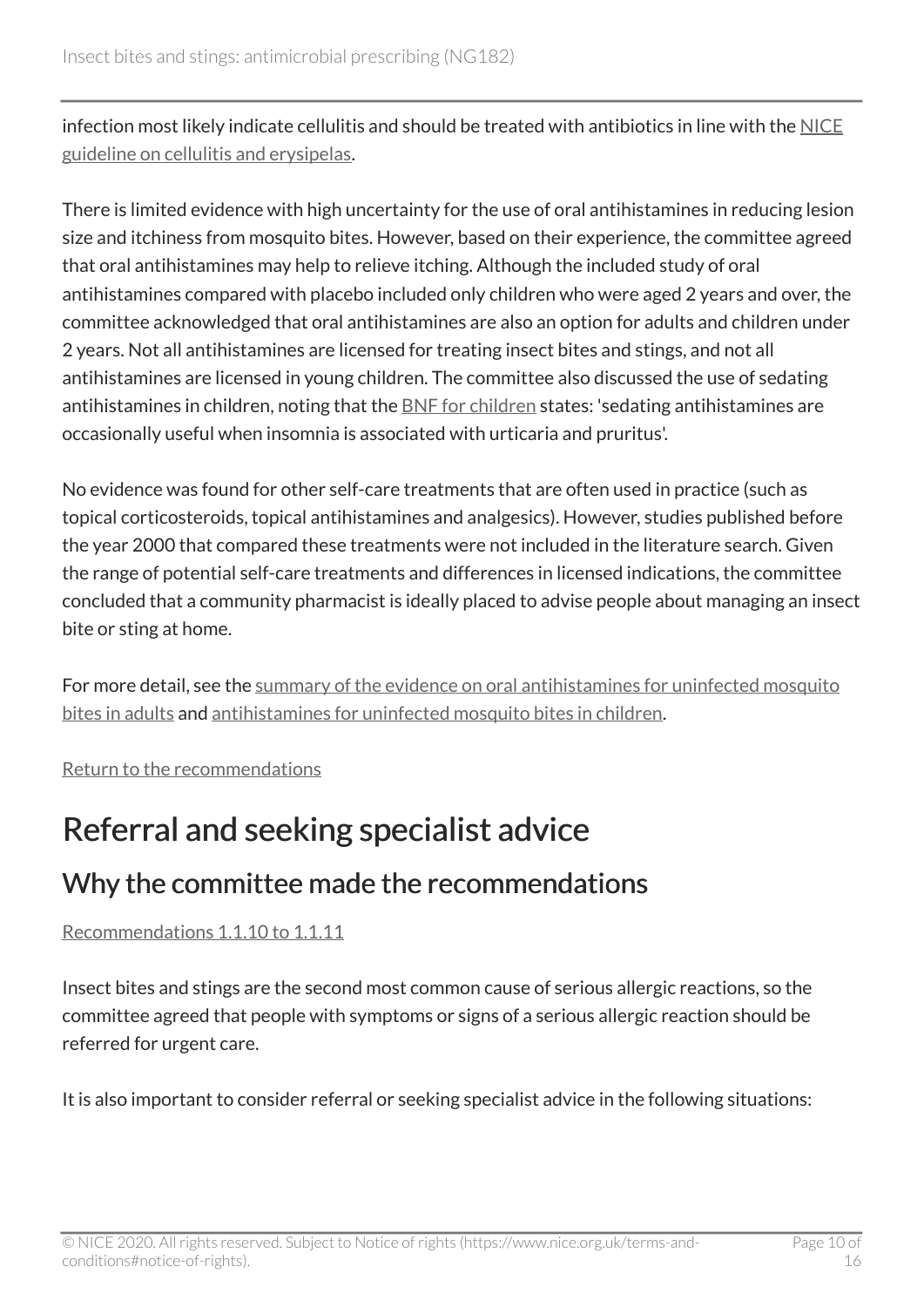- people who have had a previous systemic allergic reaction to the same type of bite or sting because a serious allergic reaction is more likely
- people with a bite or sting in the mouth or throat, or around the eyes
- people with a bite or sting from an unusual or exotic insect or spider, because management may be different (for example, certain spider bites can lead to tissue necrosis)
- people with fever or persistent lesions after an insect bite or sting from outside the UK because this may indicate a more serious illness such as rickettsia or malaria.

[Return to the recommendations](#page-6-1)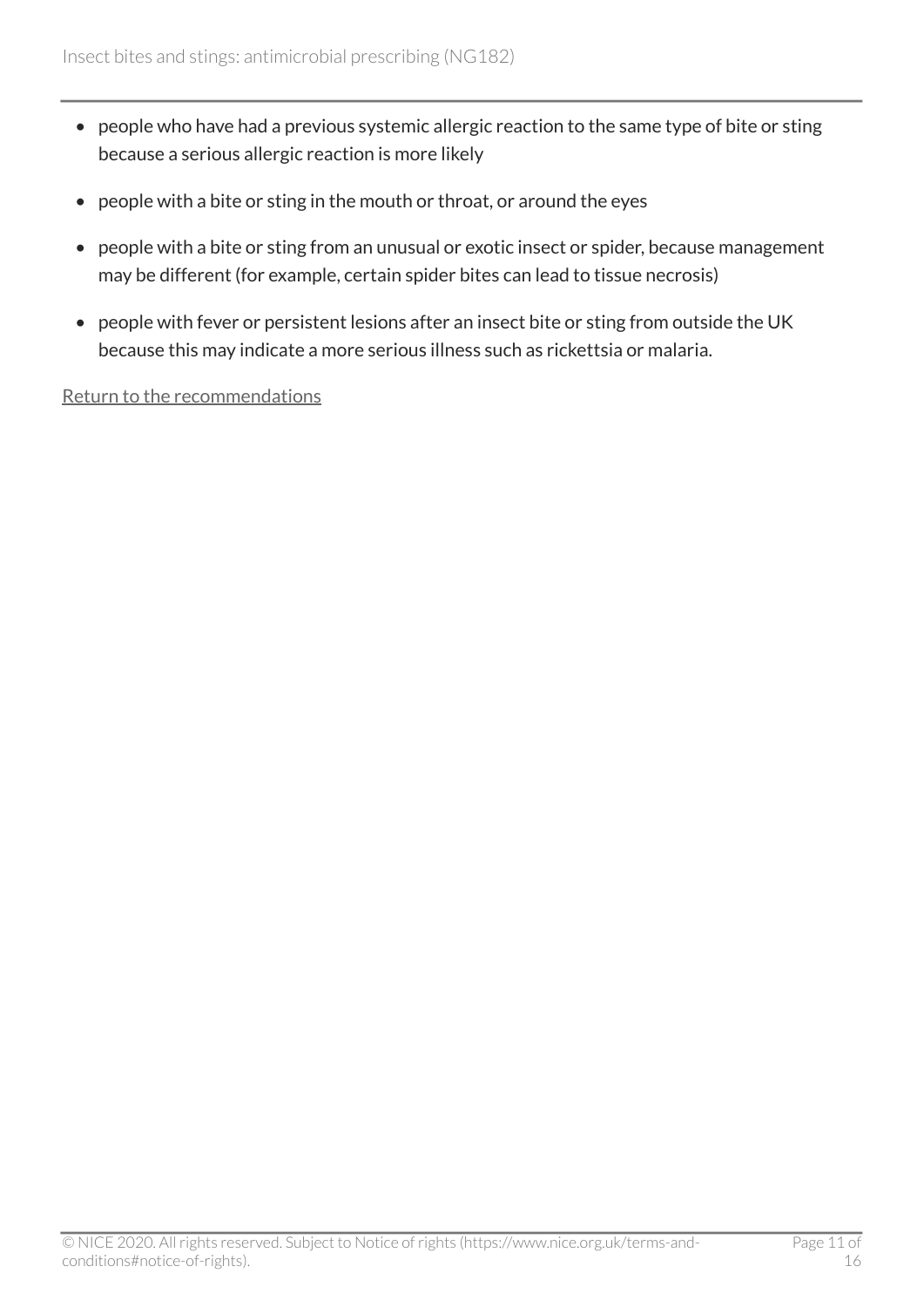## <span id="page-11-0"></span>**Context**

An insect bite or sting often causes a small, red lump on the skin, which may be painful and itchy. Secondary bacterial infection is unlikely; it is unclear which causative organisms are most common.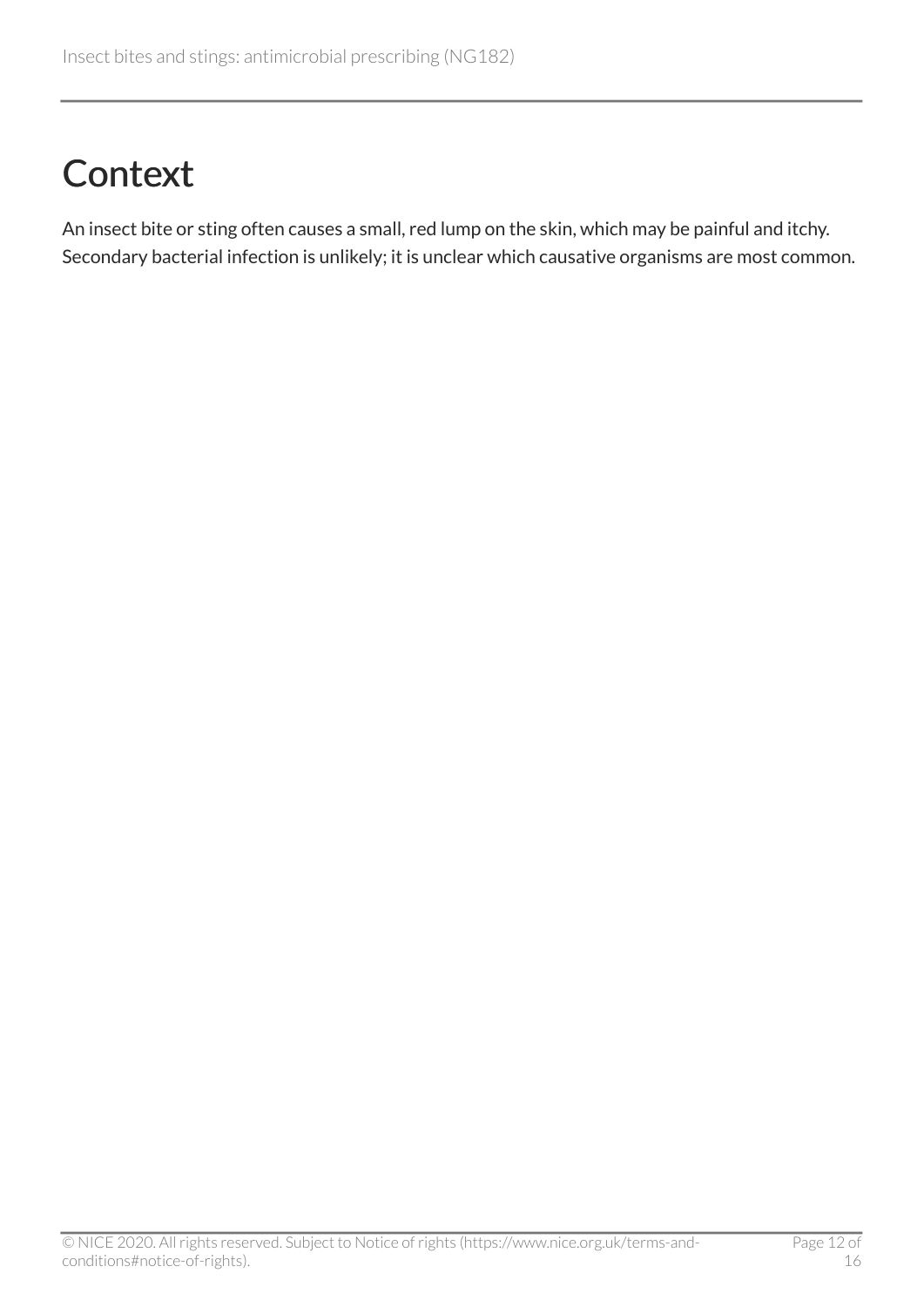## <span id="page-12-0"></span>Summary of the evidence

This is a summary of the evidence. For full details, see the [evidence review.](https://www.nice.org.uk/guidance/ng182/evidence/evidence-review-pdf-8840056141)

The evidence included:

- 1 randomised controlled trial in adults with extensive cellulitis caused by an arthropod bite ([Friedland et al. 2012](https://www.ncbi.nlm.nih.gov/pmc/articles/PMC3346585/))
- 1 systematic review of double-blind crossover randomised controlled trials of oral antihistamines in people with uninfected mosquito bites [\(Foex et al. 2006\)](https://www.ncbi.nlm.nih.gov/pmc/articles/PMC2564222/)
- 2 double-blind crossover randomised controlled trials of oral antihistamines in people with uninfected mosquito bites [\(Karpinnen et al. 2006](https://www.medicaljournals.se/acta/content/abstract/10.2340/00015555-0085) and [Karpinnen et al. 2012](https://onlinelibrary.wiley.com/doi/abs/10.1111/j.1468-3083.2012.04543.x))
- 1 retrospective study ([Dyachenko and Rozenman 2006\)](https://onlinelibrary.wiley.com/doi/abs/10.1111/j.1468-3083.2006.01749.x) of treatments in people with an uninfected bite (confirmed or presumed to be caused by a brown recluse spider).

Randomised controlled trial evidence was only identified for the effectiveness of oral antihistamines in adults and children with mosquito bites and for intravenous antibiotics in adults with an infected arthropod (of undefined species) bite. Only 1 of the randomised controlled trials included people with a secondary infection of their bite and this was a subgroup of people with an infected arthropod bite from a larger trial.

No evidence was identified for antibiotics in children and young people.

### <span id="page-12-1"></span>Antibiotics for infected arthropod bites in adults

Based on clinical response at day 3, there was no statistically significant difference in the clinical effectiveness of intravenous ceftaroline compared with intravenous vancomycin plus intravenous aztreonam (Friedland et al. 2012) in adults with extensive cellulitis caused by an arthropod bite. No adverse effect data were reported.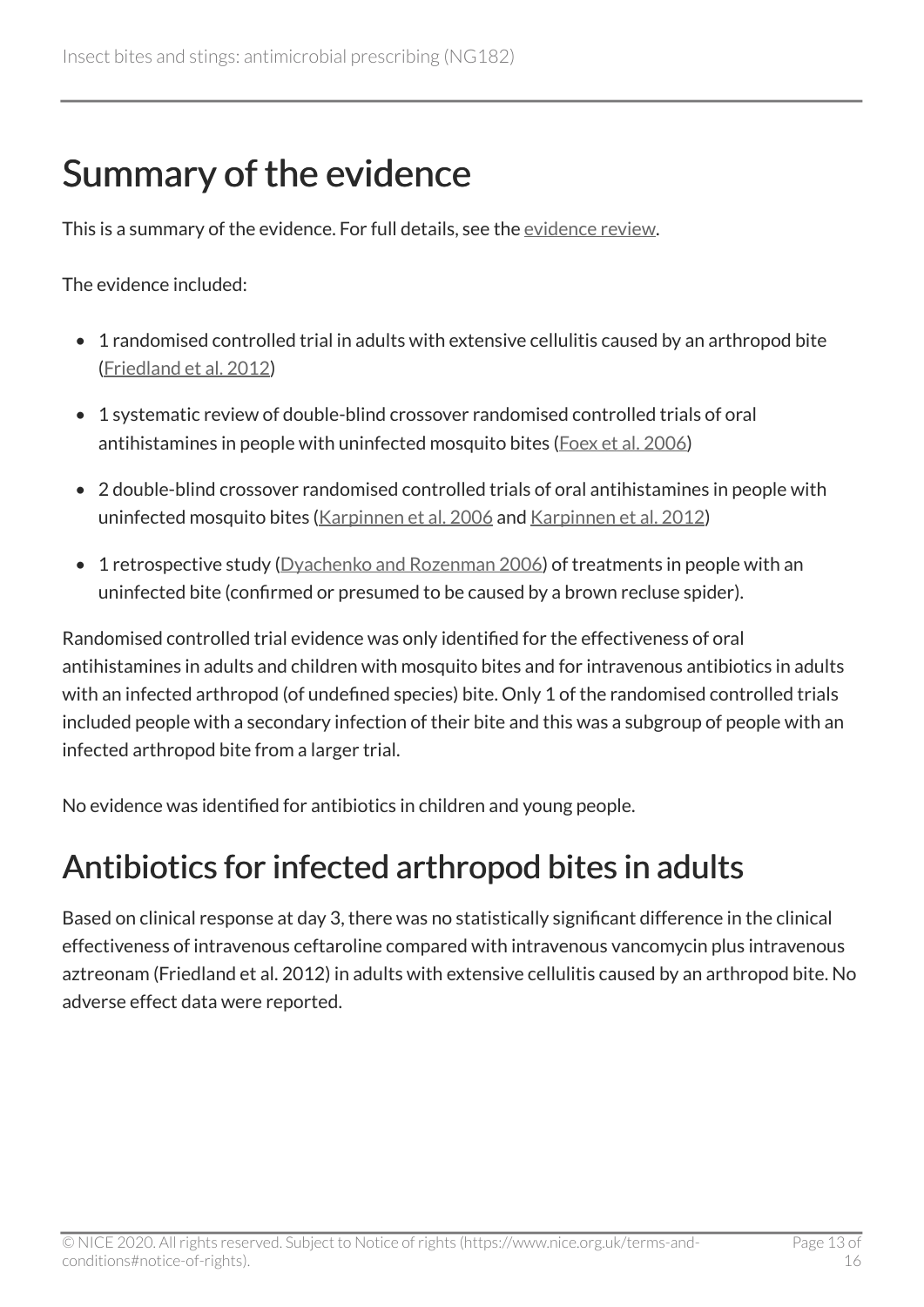### <span id="page-13-0"></span>Oral antihistamines for uninfected mosquito bites in adults

#### Cetirizine 10 mg once or twice daily compared with placebo

There was no statistically significant difference in median mosquito bite lesion size at 10 minutes, 60 minutes, 12 hours or 24 hours with cetirizine compared with placebo. In 2 studies, there was a statistically significant difference in median mosquito bite lesion size at 15 minutes compared with placebo (but no statistically significant difference was seen in a third study).

There was no statistically significant difference in pruritus after mosquito bite exposure at 10 minutes, 30 minutes, 90 minutes, 24 hours, 48 hours, 5 days or 7 to 10 days with cetirizine compared with placebo. However, there was a statistically significant reduction in mean or median pruritus scores at other time points: 15 minutes, 60 minutes, 12 hours, and at days 3, 4 and 6.

There was no statistically significant difference in adverse effects (mild to severe sedation, headache, emesis or arthralgia) at follow up.

In 1 study, 7 of 9 people preferred cetirizine 10 mg twice daily (1 preferred placebo and the other had no preference).

### Levocetirizine 5 mg once daily compared with placebo

There was a statistically significant reduction in both median mosquito bite lesion size and median pruritus scores at 15 minutes, and in delayed bite lesions at 24 hours.

There was no statistically significant difference in adverse effects (mild to moderate somnolence) at follow up.

### Loratadine 10 mg once daily compared with placebo

There was no statistically significant difference in median mosquito bite lesion size or median pruritus scores at 15 minutes.

There was no statistically significant difference in adverse effects (mild to moderate sedation) at follow up.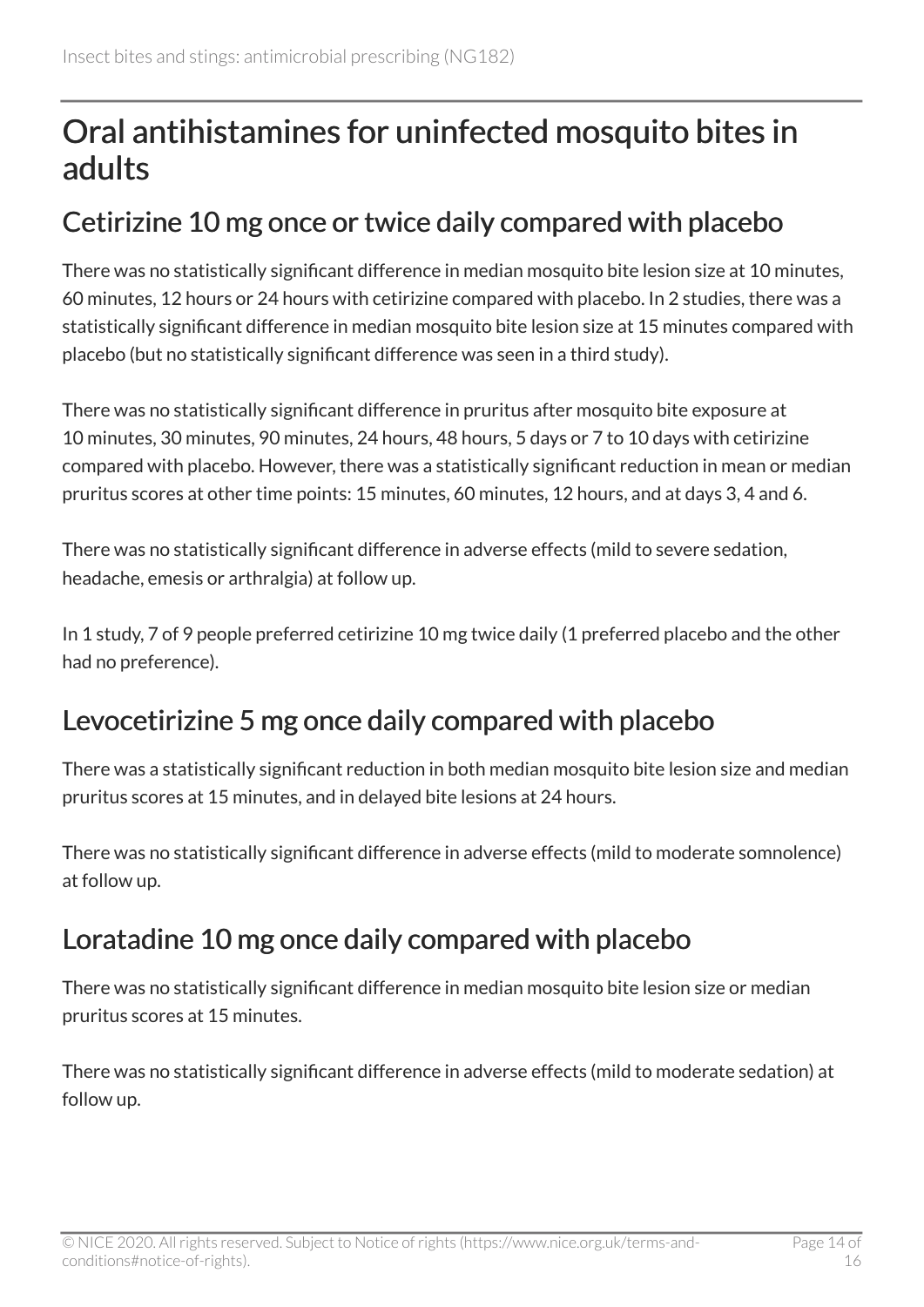### Rupatadine 10 mg once daily compared with placebo

There was a statistically significant difference in median mosquito bite lesion size at 15 minutes, but no statistically significant difference in delayed bite lesion size at 24 hours. There was also a statistically significant reduction in median pruritus scores at 15 minutes but no statistically significant difference for delayed bite reaction pruritis at 24 hours.

Adverse effects (sedation) were statistically significantly increased at follow up.

### <span id="page-14-0"></span>Antihistamines for uninfected mosquito bites in children

#### Loratadine 0.3 mg/kg once daily compared with placebo

There was a statistically significant reduction in median bite lesion size at 15 minutes and 24 hours but no statistically significant difference at 2 hours and 6 hours. There was also a statistically significant reduction in median pruritus score at 15 minutes.

There was no statistically significant difference in adverse effects (mild gastrointestinal pain and diarrhoea) at follow up.

### <span id="page-14-1"></span>Treatments for uninfected brown recluse spider bites

A single-centre retrospective study (Dyachenko and Rozenman 2006) reported data for 52 people with an uninfected bite that was confirmed or presumed to be caused by a brown recluse spider. The study included people aged 9 to 66 years; results were not broken down by age.

All patients had prophylactic antibiotics (92.3% had cefalexin; no further details given), rest, cold compression and elevation. Most patients (92.3%) had prednisolone and an antihistamine (no further details given), and 21 patients (40.4%) had a non-steroidal anti-inflammatory drug. All the outcomes were assessed as being of very low quality.

The authors concluded that none of the treatments prevented necrotic lesions, and their role in time to healing and length of hospital stay was unclear.

See the [evidence review](https://www.nice.org.uk/guidance/ng182/evidence/evidence-review-pdf-8840056141) for more information.

ISBN: 978-1-4731-3851-3